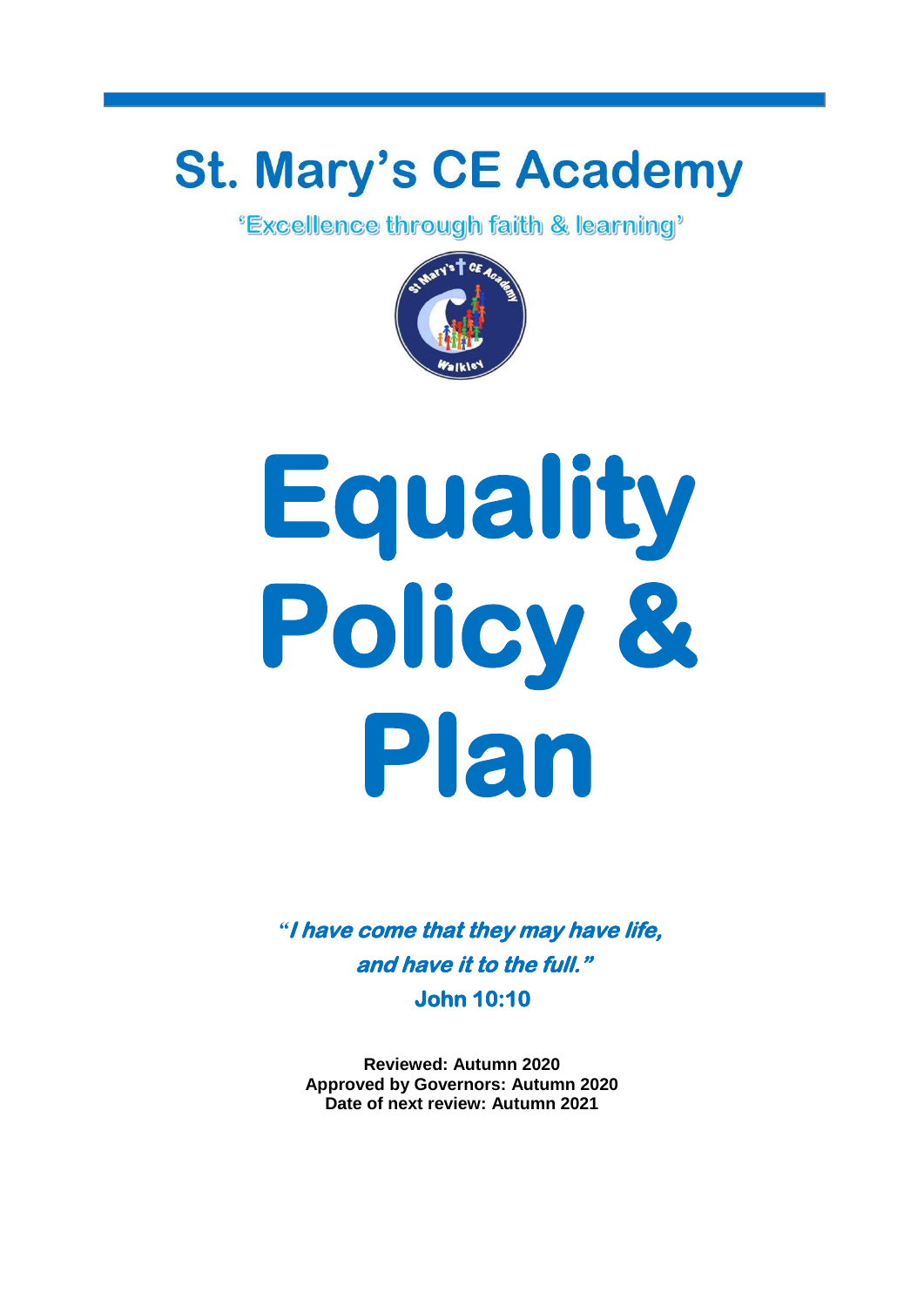

# **Equality Policy & Plan**

# **1.Introduction**

At St Mary's Church of England Academy, we aim to provide a caring environment where every child can thrive and is supported to achieve their unique & amazing potential as a child of God. In our school, this means that we are committed to ensuring equality of education and opportunity for all pupils, staff, parents and carers irrespective of race, gender, disability, faith or religion or socio-economic background. We aim to develop a culture of inclusion and diversity in which all those connected to the school feel proud of their identity and able to participate fully in school life.

The achievement of pupils is monitored by race, gender and disability and we use this data to support pupils, raise standards and ensure inclusive teaching. We tackle discrimination through the positive promotion of equality, challenging bullying and stereotypes and creating an environment which champions respect for all. At St Mary's, we believe that diversity is a strength, which should be respected and celebrated by all those who learn, teach and visit here.

# **2. Policy & Practice**

As well as the specific actions set out as part of this plan, our school operates equality of opportunity in its day to day practice through the following means as described below.

#### **Teaching and Learning**

At St Mary's, we aim to provide all of our pupils with the opportunity to succeed, and to reach the highest level of personal achievement.

To do this, we:

- Use contextual data to improve the ways in which we provide support to individuals and groups of pupils;
- Monitor achievement data by ethnicity, gender and disability and action any gaps;
- Take account of the achievement of all pupils when planning for future learning and setting challenging targets;
- Ensure equality of access for all pupils and prepare them for life in a diverse society;
- Use materials that reflect the diversity of the school, population and local community in terms of race, gender and disability, without stereotyping;
- Promote attitudes and values that will challenge racist and other discriminatory behaviour or prejudice;
- Provide opportunities for pupils to appreciate their own culture and celebrate the diversity of other cultures;
- Seek to involve all parents in supporting their child's education;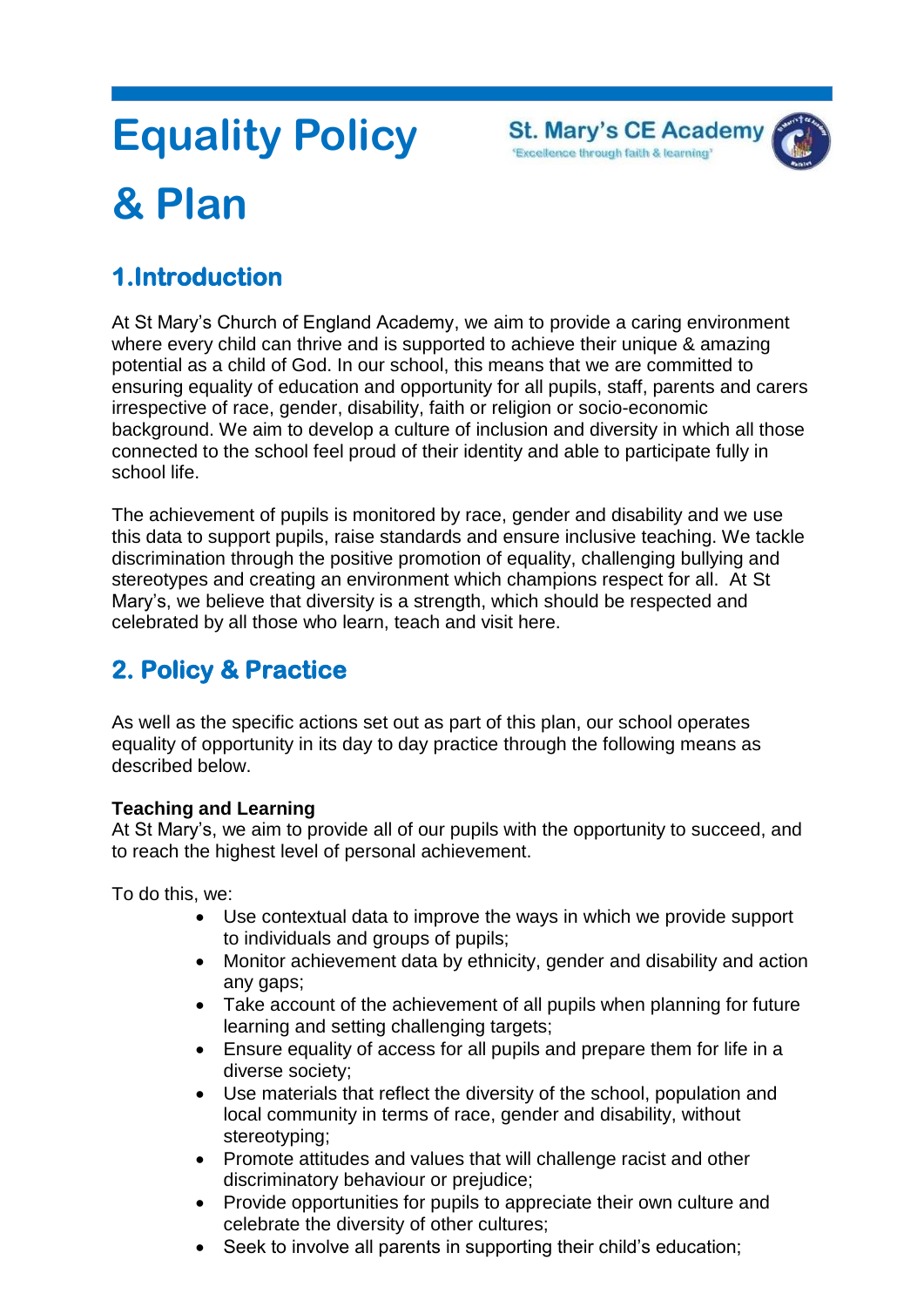- Encourage classroom and staffroom discussion of equality issues which reflect on social stereotypes, expectations and the impact on learning;
- Include teaching and classroom-based approaches appropriate for the whole school population, which are inclusive and reflective of our pupils.

#### **Admissions and Exclusions**

At St Mary's, our admissions arrangements are fair and transparent and do not discriminate on race, gender, disability or socio-economic factors. Admissions to the school are ranked by governors according to the set criteria set out in our Admissions Policy before going back to the Local Authority for their final allocation.

Exclusions will always be based on our Behaviour Policy & are closely monitored to ensure that our decisions are made fairly in order to be entirely in line with our commitment to equality.

# **3. Equal Opportunities for Staff**

At St Mary's, we are committed to the principle of equal opportunities and the monitoring and active promotion of equality in all aspects of staffing and employment. All staff appointments and promotions are made on the basis of merit and ability and in compliance with the law. However, we are also mindful to ensure that, wherever possible, the staffing of the school reflects the diversity of our community.

#### **Employer Duties**

As an employer, we ensure that we eliminate discrimination and harassment in our employment practice and actively promote equality across all groups within our workforce. Equality aspects such as: gender, race, disability, sexual orientation, gender re-assignment and religion, are considered when appointing staff and particularly when allocating responsibilities or re-evaluating staff structures, to ensure that decisions are free of discrimination.

Actions to ensure this commitment is met include:

- Monitoring recruitment and retention including bullying and harassment of staff;
- Continued professional development opportunities for all staff;
- Senior Leadership Team support to ensure equality of opportunity for all.

# **4. Equality and the Law**

The equality objectives set out below address our duties under current equality legislation, up to and including the Equality Act, 2010. The action plan at the end of this Equality Plan outlines the actions that we take in our school to meet the general duties detailed below.

#### **Race Equality**

This section of the plan reflects the general and specific duties of schools as detailed in the Race Relations Act, 1976 and as amended by The Race Relations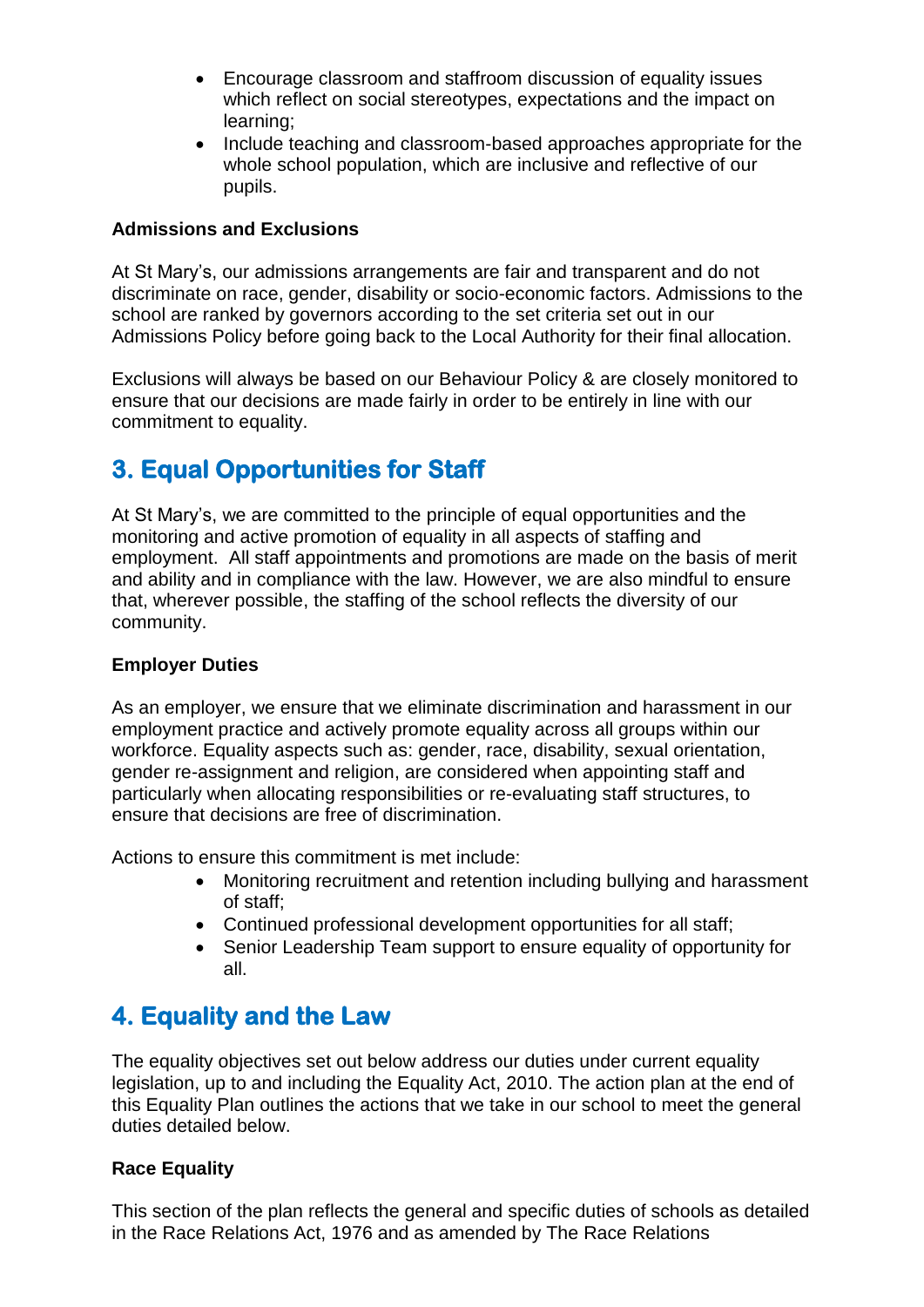(Amendment) Act 2000. The General Race Equality Duty requires us to have due regard to the need to:

- Eliminate racial discrimination;
- Promote equality of opportunity;
- Promote good relations between people of different racial groups.

Under our specific duty we will:

- Prepare an Equality Plan which includes our written policy for race equality;
- Assess the impact of our policies including this plan, on pupils, staff and parents by ethnicity including, in particular, the achievement levels of these pupils;
- Monitor the impact our plans and policies have on such pupils, staff and parents towards raising the achievement of minority ethnic groups.

#### **Disability**

This section should be read in conjunction with our Special Educational Needs Policy.

#### Definition of Disability:

The Disability Discrimination Act 2005 (DDA) defines a disabled person as someone who has *'a physical or mental impairment which has a substantial or long-term adverse effect on his or her ability to carry out normal day-to-day activities'*. The DDA 2005, also extends the definition of disability to people with HIV, multiple sclerosis and some forms of cancer whereby sufferers experience long-term and substantial adverse effect on their activities, plus individuals with some mental illnesses which can demonstrate a long-term and substantial impact on their ability to carry out normal day-to-day activities.

#### Legal Duties:

The Disability Discrimination Act 2005, places a general duty on schools, requiring them to have due regard for the following when carrying out and delivering services:

- Promoting equality of opportunity between disabled people and other people;
- Eliminating discrimination and harassment of disabled people that is related to their disability;
- Promoting positive attitudes towards disabled people;
- Encouraging participation in public life by disabled people;
- Taking steps to meet disabled people's needs, even if this requires more favourable treatment.

Under our specific duty we will:

- Prepare and publish an Equality Plan which covers the requirements for a Disability Equality Scheme identifying our disability equality goals and actions to meet them;
- Review and revise this Scheme every three years.

#### **Gender Equality**

The Gender Equality Duty 2006, places a general and specific duty on schools to eliminate unlawful discrimination and harassment on the grounds of gender and to promote equality of opportunity between female and male pupils and between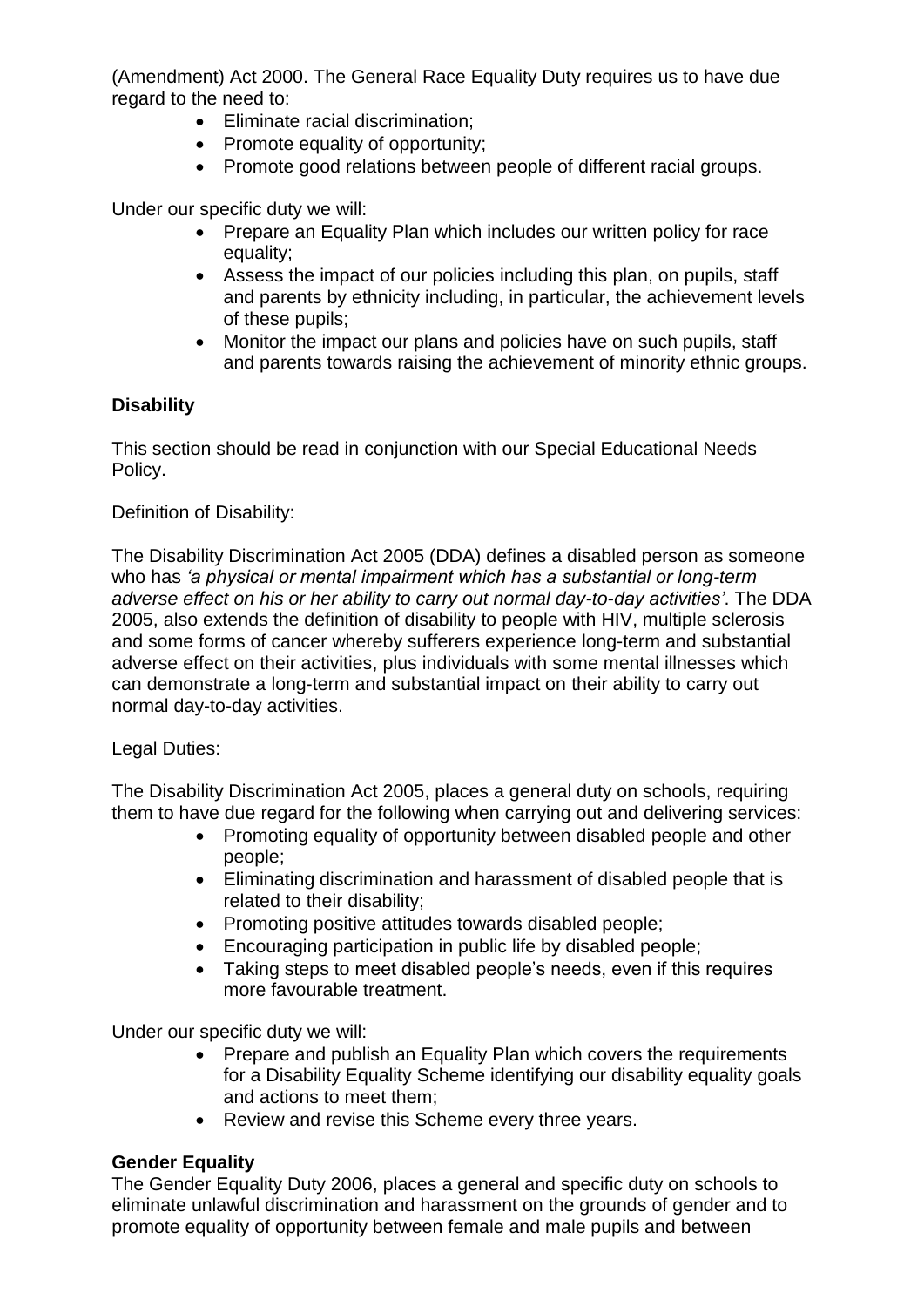women and men and transgender people. Under our general duty we will actively seek to:

- Eliminate unlawful discrimination and harassment on grounds of sex and gender reassignment;
- Promote equality between men and women.

Under our specific duty we will:

- Prepare and publish an Equality Plan which covers the requirements for a Gender Equality Scheme identifying our gender equality goals and actions to meet them;
- Review and revise this Scheme every three years.

#### **Sexual Orientation**

The Equality Act 2006, made provision for regulations to be introduced to extend protection against discrimination on grounds of religion or belief to sexual orientation. The Equality Act (Sexual Orientation) Regulations came into force on 30 April 2007, and makes discrimination unlawful in the area of goods, facilities and services on grounds of sexual orientation. For schools this means admissions, benefits and services for pupils and treatment of pupils.

#### **Community Cohesion**

The Education and Inspections Act 2006, inserted a new section 21(5) to the Education Act 2002, introducing a duty on the governing bodies of state schools to promote community cohesion. Community cohesion encompasses promoting good relations between pupils from different races, faiths/beliefs and socio-economic backgrounds. The duty came into force on 1 September 2007.

# **5. Consultation and Involvement**

It is a requirement that the development of this plan and the actions within it have been informed by the input of staff, pupils and parents and carers. We have achieved this by using the following to shape the plan:

- Feedback from parent questionnaires and parents' evenings;
- Input from staff surveys, PDMs & discussions;
- Feedback from the Junior Leadership team, PSHE lessons, whole school surveys on children's attitudes to self and school;
- Issues raised in annual reviews or reviews of progress as part of the SEN cycle of support, education health care plans, mentoring and support;
- Feedback at Governing body meetings.

# **6. Roles and Responsibilities**

The role of governors in upholding our Equality Policy & Plan is as follows:

- To set out its commitment to equal opportunities in this plan and continue to do everything possible to ensure that the school is fully inclusive to pupils and responsive to their needs based on race, gender and disability.
- To ensure that people are not discriminated against when applying for jobs at our school on grounds of race, gender or disability.
- To take all reasonable steps to ensure that the school environment gives access to people with disabilities, and also strives to make school communications as inclusive as possible for parents, carers and pupils.
- To welcome all applications to join the school, whatever a child's socioeconomic background, race, gender or disability.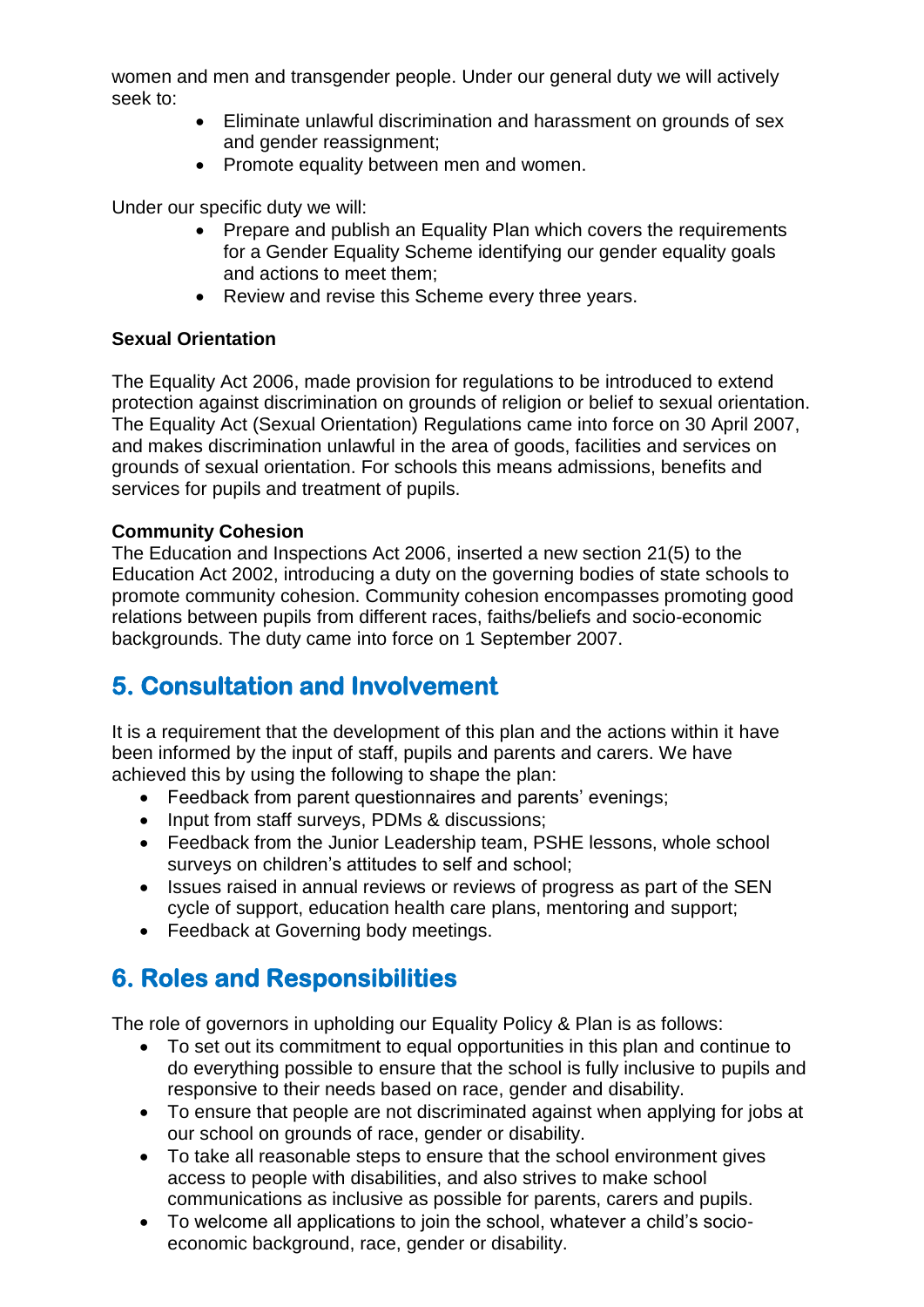To ensure that no child is discriminated against whilst in our school on account of their race, sex or disability.

The role of the Executive Headteacher & Head of School in upholding our Equality Policy & Plan is as follows:

- To implement the school's Equality Plan, being supported by the governing body in doing so.
- To ensure that all staff are aware of the Equality Plan and that teachers apply these guidelines fairly in all situations.
- To make sure that appointments panels give due regard to this plan, so that no-one is discriminated against when it comes to employment or training opportunities.
- To promote the principle of equal opportunities when developing the curriculum, as well as foster respect for all to participate in every aspect of school life.
- To treat all incidents of unfair treatment with due seriousness & including incidents of bullying, discrimination & racist incidents.

The role of all staff (teaching and non-teaching) in upholding our Equality Policy & Plan is as follows:

- To ensure that all pupils are treated fairly, equally and with respect, and will maintain awareness of the school's Equality Plan.
- To strive to provide materials that give positive images based on race, gender and disability, as well as challenging stereotypical images.
- To challenge any incidents of prejudice, racism or homophobia, and record any incidents, drawing them to the attention of the Executive Headteacher / Head of School.
- To support the work of ancillary or support staff and encourage them to intervene in a positive way against any discriminatory incidents.

# **7. Tackling Discrimination**

At St Mary's, harassment on account of race, gender, disability or sexual orientation is unacceptable and is not tolerated within our school environment.

All staff are expected to deal with any discriminatory incidents that may occur. They are expected to know how to identify and challenge prejudice and stereotyping and to support the full range of diverse needs according to a pupil's individual circumstances.

Racist and homophobic incidents and other incidents of harassment or bullying are dealt with by the member of staff present, escalating to a class teacher then senior leader. All incidents are reported to the Executive Headteacher / Head of School and racist incidents are reported to the Governing Body on a termly basis.

#### **What is a discriminatory incident?**

Harassment on grounds of race, gender, disability, sexual orientation or other factors such as socio-economic status, can take many forms including verbal or physical abuse, name calling, exclusion from groups and games, unwanted looks or comments, jokes and graffiti. A racist incident is defined by the Stephen Lawrence Inquiry Report (1999) as: *'any incident which is perceived to be racist by the victim or any other person'.*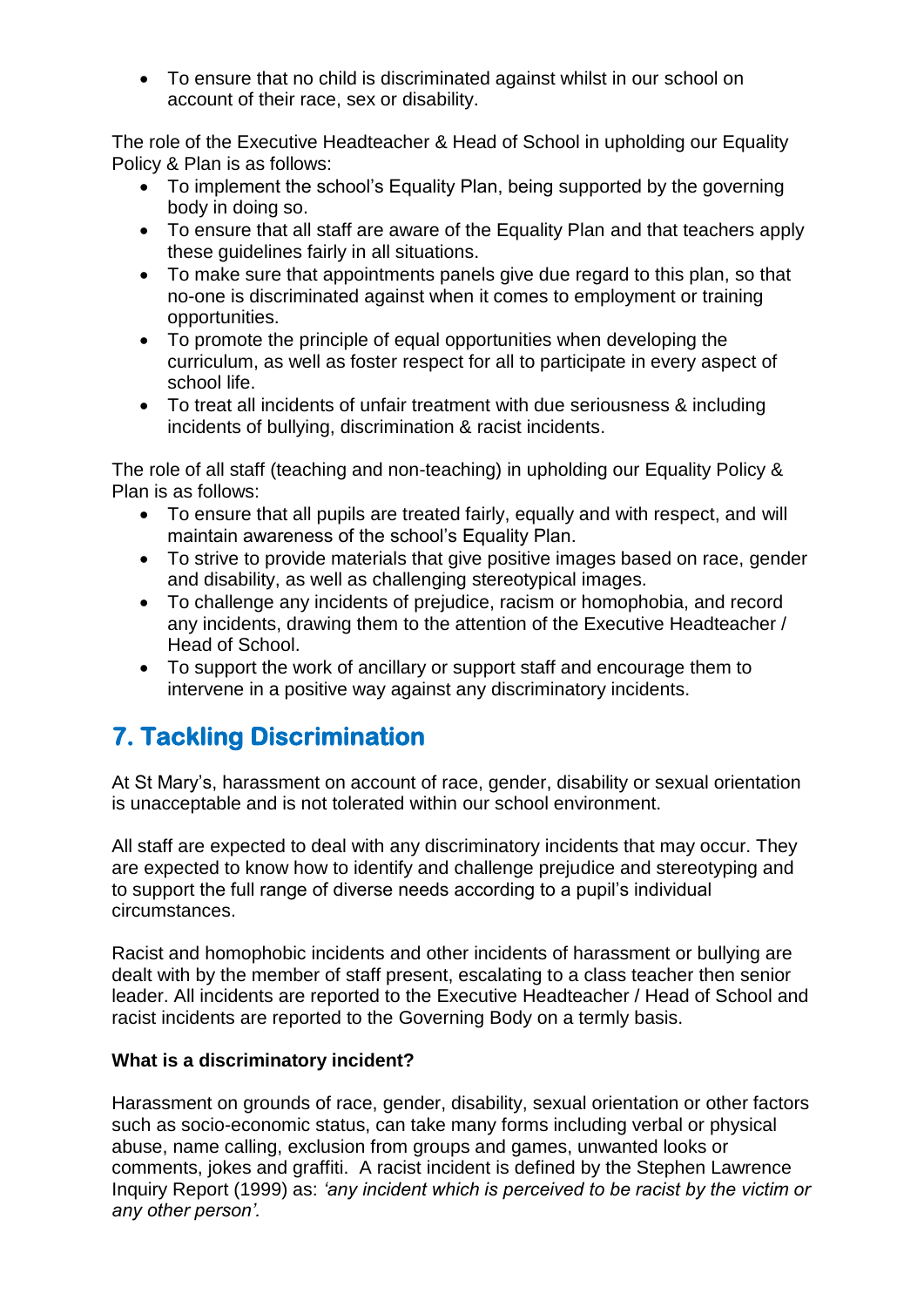Types of discriminatory incidents that can occur are:

- Physical assault against a person or group because of their colour, ethnicity, nationality, disability, sexual orientation or gender;
- Use of derogatory names, insults and jokes;
- Racist, sexist, homophobic or discriminatory graffiti;
- Provocative behaviour such as wearing racist, sexist, homophobic or discriminatory badges or insignia;
- Bringing discriminatory material into school;
- Verbal abuse and threats;
- Incitement of others to discriminate or bully due to victim's race, disability, gender or sexual orientation;
- Discriminatory comments in the course of discussion;
- Attempts to recruit others to discriminatory organisations and groups;
- Ridicule of an individual for difference e.g. food, music, religion, dress etc;
- Refusal to co-operate with other people on grounds of race, gender, disability or sexual orientation.

#### **Responding to and Reporting Incidents**

It should be clear to pupils and staff how they report incidents. All staff, teaching and non-teaching, should view dealing with incidents as vital to the well-being of our whole school community.

Our procedure for responding and reporting incidents is outlined below:



#### **8. Review of progress and Impact**

The Plan has been agreed by our Governing Body. We have a rolling programme for reviewing our school policies and their impact. In line with legislative requirements, we will review progress against our Equality Policy & Plan annually & fully review on a three year cycle.

We make regular assessments of pupils' learning and use this information to track pupil progress. As part of this process, we regularly monitor achievement by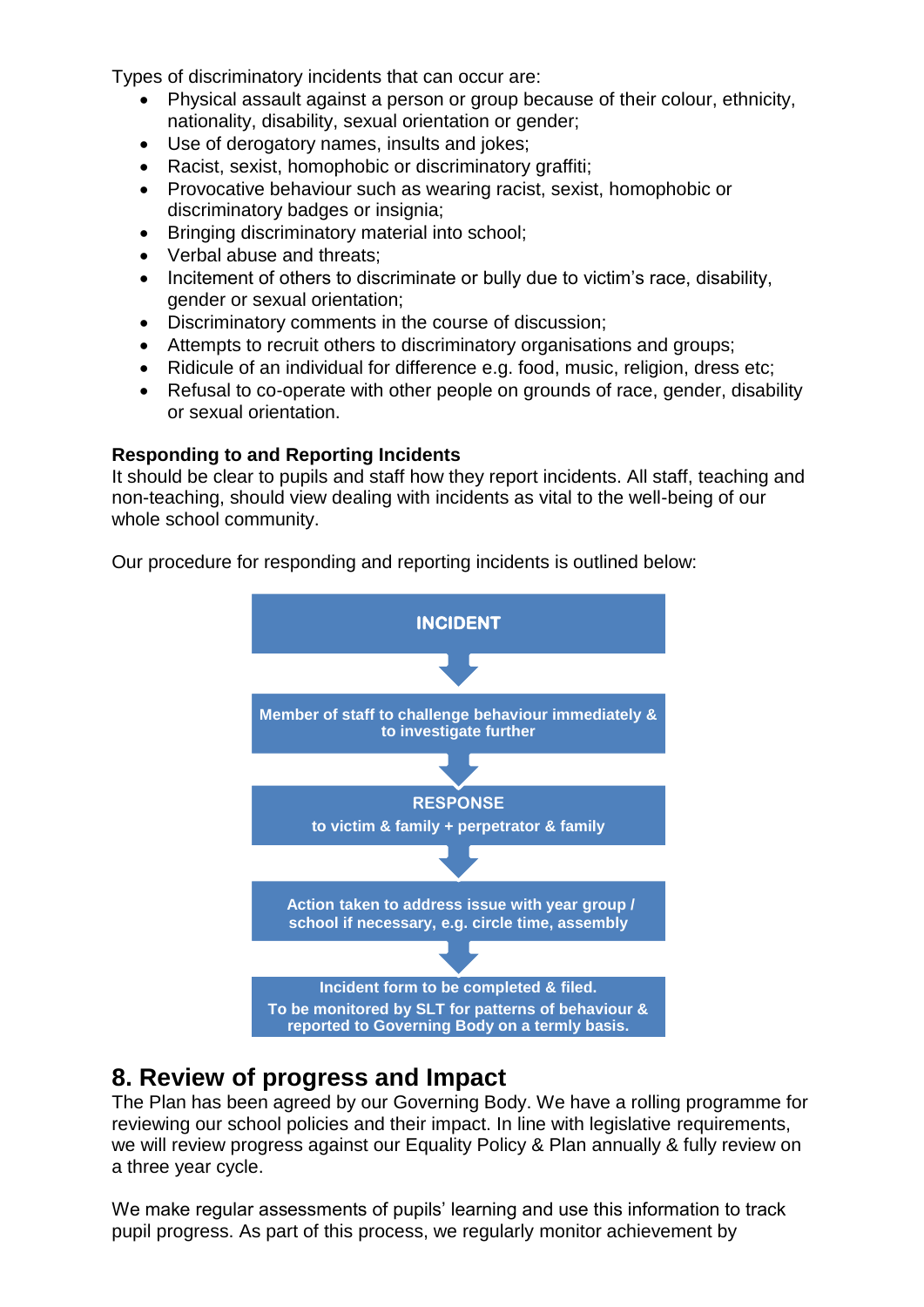ethnicity, gender and disability, to ensure that all groups of pupils are making the best possible progress, and take appropriate action to address any gaps.

### **9. Publishing the Plan**

In order to meet the statutory requirements to publish a Disability Equality Scheme and Gender Equality Scheme, we will:

- Publish our Equality Policy & Plan on our school website;
- Raise awareness of the plan through the school newsletter, assemblies, PDMs and other communications;
- Make sure hard copies are available on request

#### **10. Equality Action Plan St Mary's CE Academy Equality Action Plan St. Mary's CE Academy**

| <b>Equality</b><br><b>Strand</b> | <b>Action</b>                                                                                                                                                                                                                                                                                                                                                                                                                                                                                                                                                                                                                              | <b>Monitoring</b>                                                                                                                                                               | Who                                                         | When                                  | <b>Success Criteria</b>                                                                                                                                                                                                                                            |
|----------------------------------|--------------------------------------------------------------------------------------------------------------------------------------------------------------------------------------------------------------------------------------------------------------------------------------------------------------------------------------------------------------------------------------------------------------------------------------------------------------------------------------------------------------------------------------------------------------------------------------------------------------------------------------------|---------------------------------------------------------------------------------------------------------------------------------------------------------------------------------|-------------------------------------------------------------|---------------------------------------|--------------------------------------------------------------------------------------------------------------------------------------------------------------------------------------------------------------------------------------------------------------------|
| All                              | <b>Promotion of Equality Plan:</b><br>Publish and promote the Equality Plan<br>$\checkmark$<br>through the school website, newsletter,<br>PDMs for staff & governors' meetings.                                                                                                                                                                                                                                                                                                                                                                                                                                                            | Website<br>Newsletter<br>PDM minutes<br>Governor<br>minutes                                                                                                                     | <b>SLT</b><br>Governors                                     | Annually<br>$-$ Spring                | All parents, staff<br>and governors<br>are aware of the<br>plan & issues<br>surrounding<br>equality which<br>affects<br>behaviour.                                                                                                                                 |
| All                              | <b>Identification of Issues:</b><br>$\checkmark$<br>Carry out a termly analysis of pupil<br>achievement by gender, race,<br>background & disability.<br>Carry out an annual ASP data analysis<br>$\checkmark$<br>with comparisons against national data<br>for different groups of children.<br>Hold termly Pupil Progress Meetings with<br>$\checkmark$<br>staff & SLT to discuss each child's<br>progress & attainment.<br>$\checkmark$<br>Take action on any trends or patterns in<br>the data which require additional support<br>for pupils including whole school action<br>plans for improvement as well as class<br>interventions. | Termly data<br>Action plans<br>Intervention /<br><b>Provision Maps</b><br>One Page<br><b>Profiles</b><br><b>MAGT</b> records<br><b>Improving Pupil</b><br><b>Progress Plans</b> | $EHT - KS$<br>+ class<br>teachers                           | Termly                                | Termly analysis<br>of data identifies<br>issues for<br>different pupil<br>groups which are<br>then remedied<br>through targeted<br>intervention &<br>action planning.<br>Gaps narrow<br>between groups<br>resulting in<br>outstanding<br>attainment &<br>progress. |
| All                              | All children thrive, aspire & reach their full<br>potential.<br>See Pupil Premium Action Plan<br>✓<br>Hold an annual Aspire Day & try to<br>$\checkmark$<br>include professionals from diverse<br>backgrounds.<br>$\checkmark$<br>Monitor attendance at extra-curricular &<br>MAGT programmes to ensure<br>representation which reflects the school<br>population in terms of race and gender.<br>Monitor the makeup of the Junior<br>$\checkmark$<br>Leadership Team, roles & responsibilities<br>to ensure that they reflect the diversity of<br>our school community.                                                                   | Pupil Premium<br><b>Action Plan</b><br>Aspire Day<br>Timetable<br>Extra-curricular<br>attendance lists<br><b>MAGT</b><br>programmes                                             | <b>SLT</b>                                                  | Termly<br>Spring<br>Aspire<br>Day     | All children<br>thrive, aspire &<br>reach their full<br>potential<br>regardless of<br>their gender,<br>race, background<br>& disability.                                                                                                                           |
| All                              | <b>Our Curriculum Promotes Equality</b><br>Design our curriculum so that it:<br>promotes role models & heroes that<br>$\checkmark$<br>our children can positively identify<br>with;<br>reflects our diversity as a school;<br>$\checkmark$<br>ensures respect for all others<br>$\checkmark$<br>regardless of race, gender and<br>disability.                                                                                                                                                                                                                                                                                              | Curriculum<br>overview<br><b>Class Curriculum</b><br>long term plans<br><b>Assembly Cycle</b><br><b>Displays</b><br>Behaviour<br>reports                                        | <b>SLT</b><br>Curriculum<br>Subject<br>Leaders<br>Governors | Termly<br>& end of<br>year<br>reviews | Our children<br>appreciate,<br>respect &<br>celebrate<br>diversity. They<br>know how we are<br>different & what<br>unites us. All<br>children thrive,                                                                                                              |